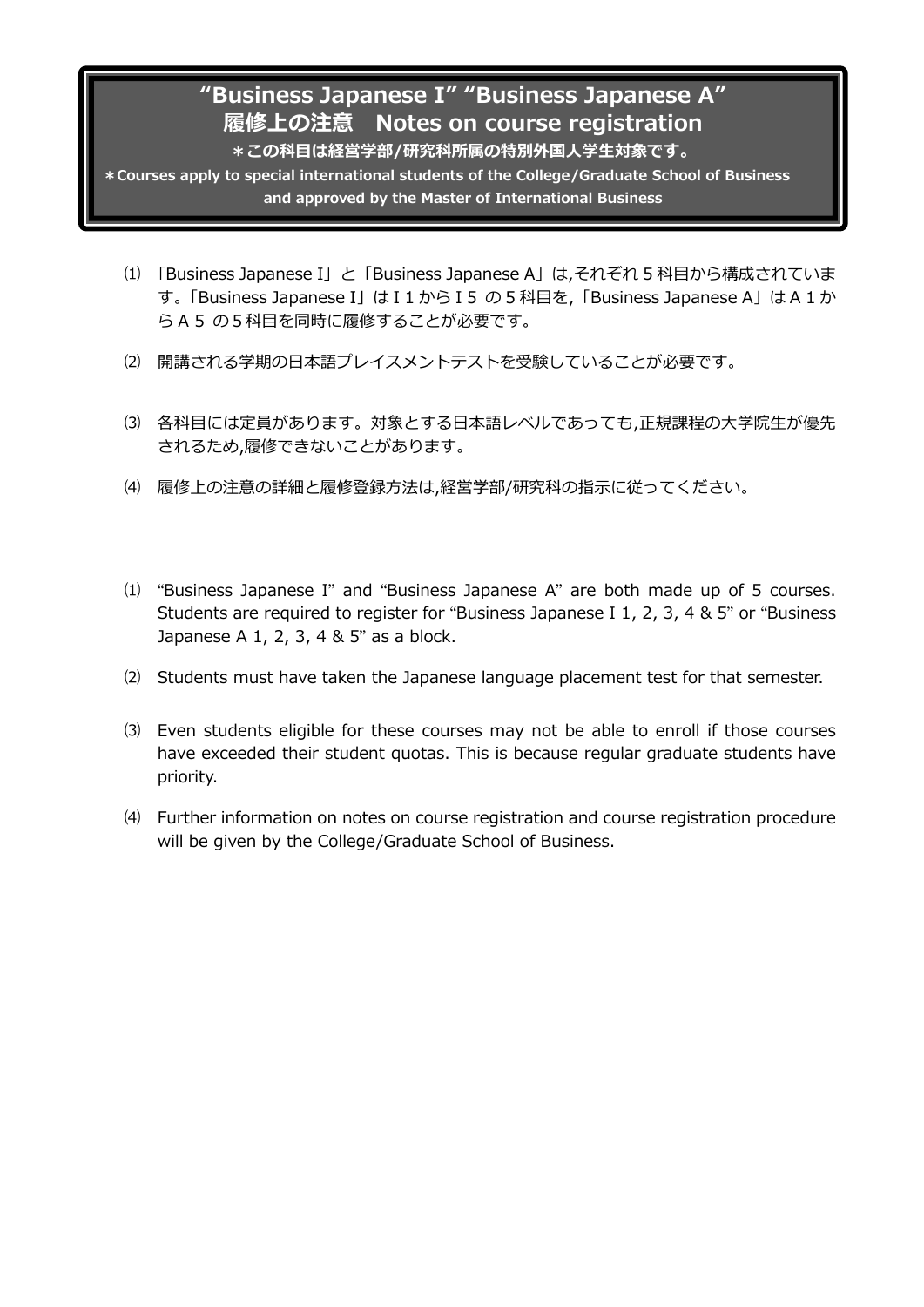# **"Business Japanese I" "Business Japanese A" Course List and Schedule**

**Courses apply to special international students of the College/Graduate School of** 

## **Business and approved by the Master of International Business**

# 〈**Course List**〉

|                              | COMISC LIST    |                              |                                 |                |                                      |  |  |  |
|------------------------------|----------------|------------------------------|---------------------------------|----------------|--------------------------------------|--|--|--|
| Semester                     | Course<br>Code | <b>Course Title</b>          | <b>Instructor</b>               | <b>Credits</b> | Notes/<br>Course<br><b>Numbering</b> |  |  |  |
| $\mathbf{E}$ all<br>Semester | OA905          | <b>Business Japanese I-1</b> | 満帆 (Komatsu, Maho)<br>小松        | $\mathbf{1}$   | JLP5230                              |  |  |  |
|                              | OA906          | <b>Business Japanese I-2</b> | 冨倉<br>(Tomikura, Kyoko)<br>教子   | $\mathbf{1}$   | JLP5230                              |  |  |  |
|                              | OA907          | <b>Business Japanese I-3</b> | 由里<br>(Komori, Yuri)<br>小森      | 1              | JLP5230                              |  |  |  |
|                              | OA908          | <b>Business Japanese I-4</b> | 沢野<br>(Sawano, Miyuki)<br>美由紀   | 1              | JLP5230                              |  |  |  |
|                              | OA909          | <b>Business Japanese I-5</b> | 長谷川<br>(Hasegawa, Takako)<br>孝子 | 1              | JLP5230                              |  |  |  |
|                              | OA955          | <b>Business Japanese A-1</b> | 藤田<br>(Fujita, Megumi)<br>恵     | 1              | JLP5230                              |  |  |  |
|                              | OA956          | <b>Business Japanese A-2</b> | 冨倉<br>(Tomikura, Kyoko)<br>教子   | 1              | JLP5230                              |  |  |  |
|                              | OA957          | <b>Business Japanese A-3</b> | 小森<br>由里<br>(Komori, Yuri)      | 1              | JLP5230                              |  |  |  |
|                              | OA958          | <b>Business Japanese A-4</b> | 沢野<br>(Sawano, Miyuki)<br>美由紀   | 1              | JLP5230                              |  |  |  |
|                              | OA959          | <b>Business Japanese A-5</b> | 長谷川<br>(Hasegawa, Takako)<br>孝子 | 1              | JLP5230                              |  |  |  |

# 〈**Schedule**〉

| Day<br>Of<br><b>Week</b> | $1^{st}$ period (8:50 - 10:30) |                              |                               |                | $2nd$ period (10:45 – 12:25) |                              |                               |                |
|--------------------------|--------------------------------|------------------------------|-------------------------------|----------------|------------------------------|------------------------------|-------------------------------|----------------|
|                          | Course<br>Code                 | <b>Course Title</b>          | <b>Instructor</b>             | Class-<br>room | Course<br>Code               | <b>Course Title</b>          | <b>Instructor</b>             | Class-<br>room |
| <b>MON</b>               | <b>OA955</b>                   | <b>Business Japanese A-1</b> | 藤田恵<br>(Fujita, Megumi)       | 4341           | OA905                        | Business Japanese I-1        | 小松<br>満帆<br>(Komatsu, Maho)   | 1201           |
| <b>TUE</b>               | OA956                          | <b>Business Japanese A-2</b> | 冨倉教子<br>(Tomikura, Kyoko)     | 9B01           | OA906                        | <b>Business Japanese I-2</b> | 冨倉教子<br>(Tomikura, Kyoko)     | 9B01           |
| <b>WED</b>               | <b>OA957</b>                   | <b>Business Japanese A-3</b> | 小森 由里<br>(Komori, Yuri)       | 5509           | OA907                        | <b>Business Japanese I-3</b> | 小森<br>由里<br>(Komori, Yuri)    | 5509           |
| <b>THU</b>               | <b>OA958</b>                   | <b>Business Japanese A-4</b> | 沢野<br>美由紀<br>(Sawano, Miyuki) | 5406           | OA908                        | <b>Business Japanese I-4</b> | 沢野<br>美由紀<br>(Sawano, Miyuki) | 5406           |
| <b>FRI</b>               | OA959                          | <b>Business Japanese A-5</b> | 長谷川 孝子<br>(Hasegawa, Takako)  | X208           | OA909                        | <b>Business Japanese I-5</b> | 長谷川 孝子<br>(Hasegawa, Takako)  | X208           |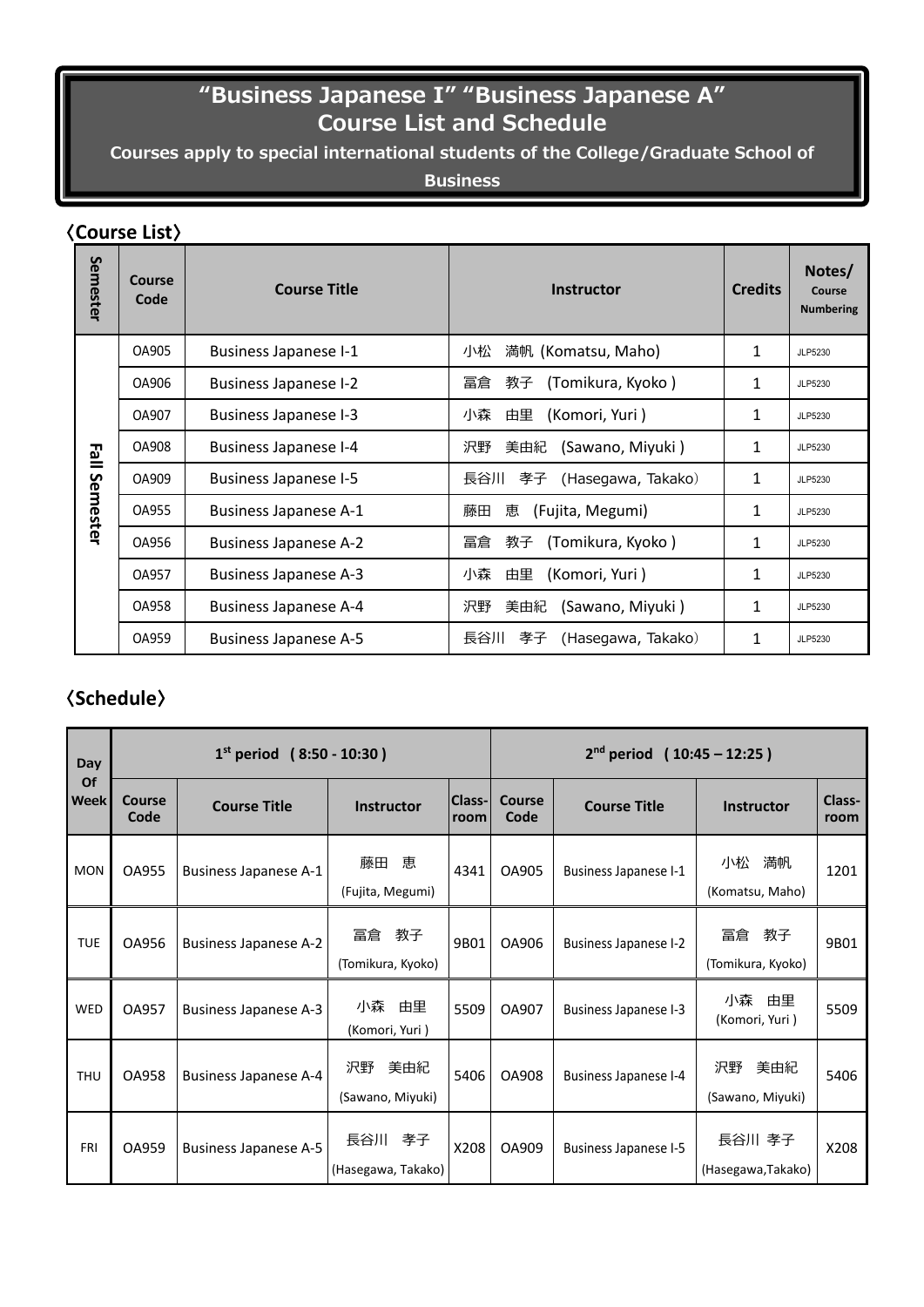# **"Business Japanese I" "Business Japanese A" Syllabi**

**Courses apply to special international students of the College/Graduate School of Business and approved by the Master of International Business**

|      | 科目名 Business Japanese I 1 ~ I 5                                                                                             |     |      |  |  |
|------|-----------------------------------------------------------------------------------------------------------------------------|-----|------|--|--|
| 担当者  | 小松 満帆(Komatsu, Maho), 冨倉 教子 (Tomikura, Kyoko), 小森 由里 (Komori,<br>  Yuri), 沢野 美由紀 (Sawano, Miyuki), 長谷川 孝子(Hasegawa, Takako) |     |      |  |  |
| 開講学期 | 秋学期                                                                                                                         | 単位数 | 各1単位 |  |  |

# 。。。。。<br>**授業の目標**

」<br>J4,J5レベルの学生を基本的な対象とするが, 。<br>履修者は,日本語教育センター長と MIB の専攻 しゃにん。<br>主任が協議の上判断する。BJI全体の目標は,限 。<br>られたビジネス場面で日本語で適切にコミュニケ ーションを行 おこな うことができるようになることである。

## 授業 じゅぎょう の内容 な い よ う

はい。<br>日常のビジネス会話, 会議, 商談, 電話の内容を おおむね理解し,適切に応対できるよう導入と \*\*\*\*\*。 まま。 まいじゃかい、 ま。 こま。 てき<br>練習を行う。 また対人関係に応じた基本的な 『たごは歌』の使い分けや,時時では「・・・。。。」<br>言語表現の使い分けや,日常的な社内文書やビ ジネス文書の基本を学び,実践的な練習を行う。

### しゅぎょうけいかく

い<sub>ためのを</sub><br><sub>というの</sub>文法を適宜復習しながら, ビジネス場面で の日本語 に ほ ん ご を実践的 じ っ せ ん て き に学習 がくしゅう し,運用力 う ん よ う り ょ く をつける。 \*この科目は, BJI1, 2, 3, 4, 5を同時に履修す ること。

\*ビジネス場面にふさわしい姿勢で授業に臨むこ と。

# 世界を持ち、ままま、<br>**成績評価方法・基準**

。<br>授業への参加度 30%, 課題・宿題 30%, <u>。。。。</u><br>中間タスク 20%, 射末タスク 20%

### テキスト

して、<br>指定しない。必要なものは適宜配付する。

### ≛んこうぶんけん<br>**参考文献**

してい<br>指定しない。適宜紹介する。

# じゅんび (しゅう)<br>準備学習 • その他 (HP など)

必要 ひつよう な準備 じゅんび 学習 がくしゅう については,毎回 まいかい の授業 じゅぎょう で指示 し じ する。

### **Course Objectives**

This course is basically designed for students currently at level J4 and J5. Participants are approved by the Master of International Business in deliberation with the Center for Japanese Language Education. BJI aims to equip students with the Japanese language communications skills required to perform independently in certain situations.

### **Course Contents**

Students will be introduced to and given the opportunity to practice language necessary for basic conversation in a business context, meetings, negotiations and telephone communications. This will include practical experience in using expressions within different interpersonal contexts, and writing basic business documents and communications.

#### **Course Schedule**

Classes will consist of a review of elementary grammar and practice of Japanese language in various business contexts.

\* Students are required to register for BJI 1, 2, 3, 4 & 5 as a block.

\*\* In order to facilitate role playing and other exercises, students are expected to wear business dress to classes.

#### **Evaluation**

Preparation, Class participation 30%, Assignments and homework 30%, Midterm project 20%, End of term project 20%

### **Textbooks**

No textbook. References and material will be distributed in class as needed.

### **Readings**

References will be assigned in class as necessary.

#### **Preparation for class and others (e.g.HP)**

Preparation for each class will be announced at the end of each preceding class.